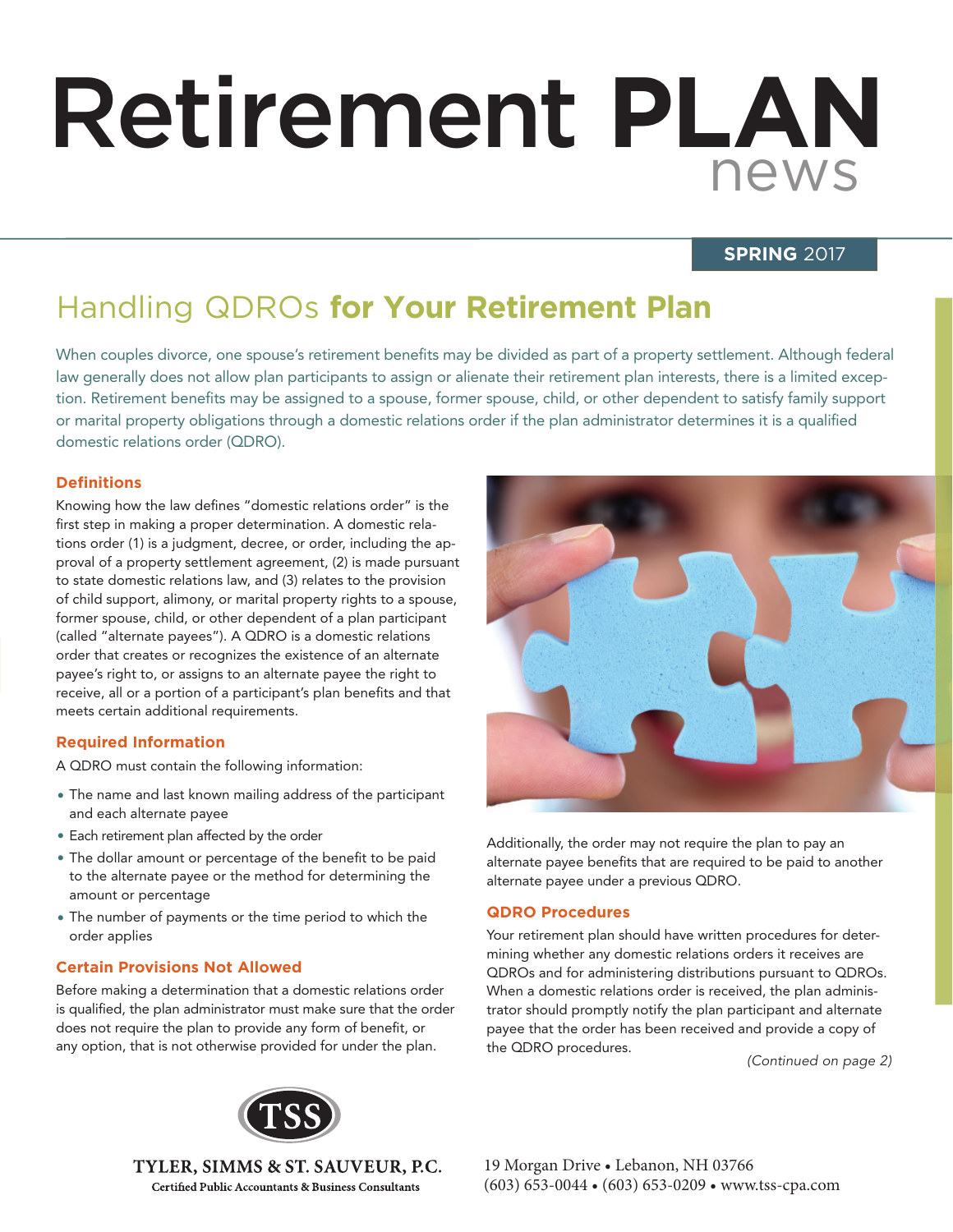

### **Keys to Avoiding** Compensation Errors

The plan's definition of "compensation" is important for many different aspects of plan administration — including elective deferrals, allocations, and discrimination testing. Plan sponsors need to be certain that the definition of compensation is properly applied. Failure to do so could result in an operational failure and possibly affect the plan's qualified status.

Mistakes may arise because many plan sponsors operate their plan based on a plan summary of the definitions and operational requirements. But as the plan is amended, the compensation definition may change while the plan continues to operate as it had previously. To avoid compensation-related mistakes, the IRS recommends the following:

- Review your plan document for the definition of compensation for each plan purpose.
- Use the statutory definition of compensation when required.
- Ensure that your payroll processor and plan administrator receive accurate compensation data.
- Simplify your plan's definition of compensation by considering using one definition for all plan purposes.
- Review your plan for errors and use the IRS correction programs to fix them as quickly as possible.

In addition, your plan may avoid mistakes by properly training the plan personnel who determine compensation to confirm they understand the plan document.

## Handling QDROs **for Your Retirement Plan (continued)**

The procedures should describe any time limits for making a determination, which must be accomplished within a reasonable period after receipt of the order. Include the steps the administrator will take to protect and preserve retirement assets or benefits upon receipt of a domestic relations order. (Note that during the determination period, the plan administrator is required to separately account for the amounts which would have been payable to the alternate payee during such period.) The procedures should also describe the process for obtaining a review of the administrator's QDRO determination.

As part of the procedures, a plan can include an explanation of the information the plan will make available to prospective alternate payees to assist with QDRO preparation, such as participant benefit statements and the summary plan description. According to the U.S. Department of Labor, a plan administrator may condition disclosure of this information on an alternate payee's providing the plan with sufficient information to reasonably establish that the disclosure request is being made in connection with a domestic relations proceeding.

#### **Payment Timing**

If an alternate payee is to receive a separate interest under a QDRO,

the order may specify the time the alternate payee will receive the interest or assign to the alternate payee the same right the participant would have had under the plan with respect to payment timing. Either way, the QDRO may not provide for payment to be made to the alternate payee any earlier than the participant's "earliest retirement age" (unless the plan permits payments at an earlier date).

Generally, a participant's earliest retirement age is the earlier of two dates:

- (1) the date on which the participant is entitled to a distribution under the plan or
- (2) the later of either
	- (a) the date the participant turns 50 or
	- (b) the earliest date on which the participant could begin receiving benefits under the plan if the participant separated from service with the employer

#### **Conclusion**

The QDRO rules contain other details not covered in this broad overview. Since failure to follow proper QDRO procedures can have serious repercussions, including potential disqualification of your plan, you may want to review your plan's procedures with a professional advisor to ensure that all bases are covered.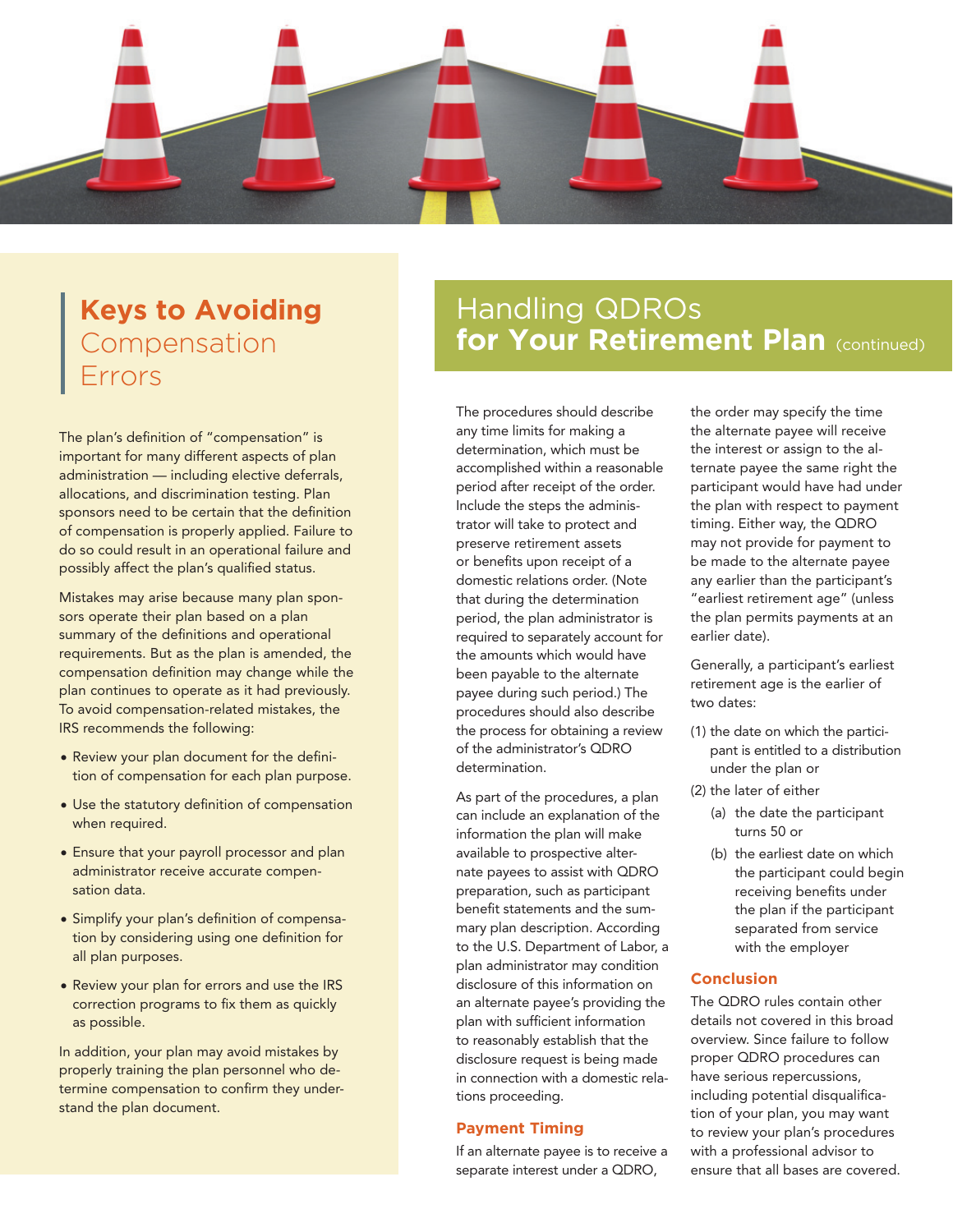# Determining 401(k) Plan **Eligibility Requirements**

Establishing eligibility requirements for plan participation requires consideration of both the broad range of available options and the potential effects that different sets of eligibility requirements may have on hiring, retention, and administrative costs. Following is a brief overview of the applicable rules.

#### **Conditions of Eligibility**

Federal law establishes the limits of what conditions may be set on eligibility. Generally, plans may require employees to attain any age up to 21 years old before they may become participants in the plan. Plans may also require up to one year of service before employees may make elective contributions. If a 401(k) plan also provides for other types of employer contributions (such as matching on nonelective contributions), it may require that employees complete up to two years of service before being eligible to receive these contributions. In such cases, however, the employees must be 100 percent vested in the employer contributions.

#### **1,000 Hours-of-Service Rule**

Generally, a "year of service" is a 12-month period during which an employee completes the number of hours of service specified in the plan. A plan may not specify more than 1,000 hours for this purpose.

An employee's first year of service is measured during a 12-consecutive-month "initial eligibility computation period," which begins on the employee's "employment commencement date." For periods after the initial eligibility computation period, the plan must measure service for participation purposes either during the 12-consecutive-month periods that begin on the anniversaries of the employment commencement date or during the plan years that include such anniversaries.

#### **Elapsed-time Method**

The elapsed-time method is an alternative for retirement plans to define crediting service for eligibility. In this system, a year of service is completed when the employee completes 12 months or 365 days of service, regardless of how much he or she actually worked during that period. This system is easier to administer because it does not require keeping track of actual or equivalent hours of service during distinct 12-month periods.

Instead, the employer monitors the period beginning with the employee's date of hire through the date the employee meets the eligibility requirements. This method requires only that the employee be employed on both the original hire date and on the last date of the eligibility period established by the plan.

#### **Effect of Service Spanning Rule**

The IRS has service spanning rules that apply under the elapsed-time method. Generally, under these rules, the employee is not penalized for absences of less than 12 consecutive months. For example, assume a company has a one-year elapsed-time eligibility requirement. If an employee is hired on June 15, 2016, leaves the company on August 20, 2016, and then is rehired on February 10, 2017, he or she fulfills the one-year service requirement since the absence was less than one year.

#### **Setting Eligibility Terms**

When choosing eligibility requirements, retirement plan sponsors should consider such issues as the number of part-time employees they have, the goals of their 401(k) plans, and how different eligibility requirements might affect administrative costs. For example, if a company has high employee turnover, it may choose longer service requirements to reduce its administrative burdens. For similar reasons, an employer with numerous part-time employees may wish to avoid the elapsed time method. On the other hand, sponsors may want to consider whether raising the eligibility requirements might make hiring top talent more difficult and/or impair their employees' ability to prepare for retirement.